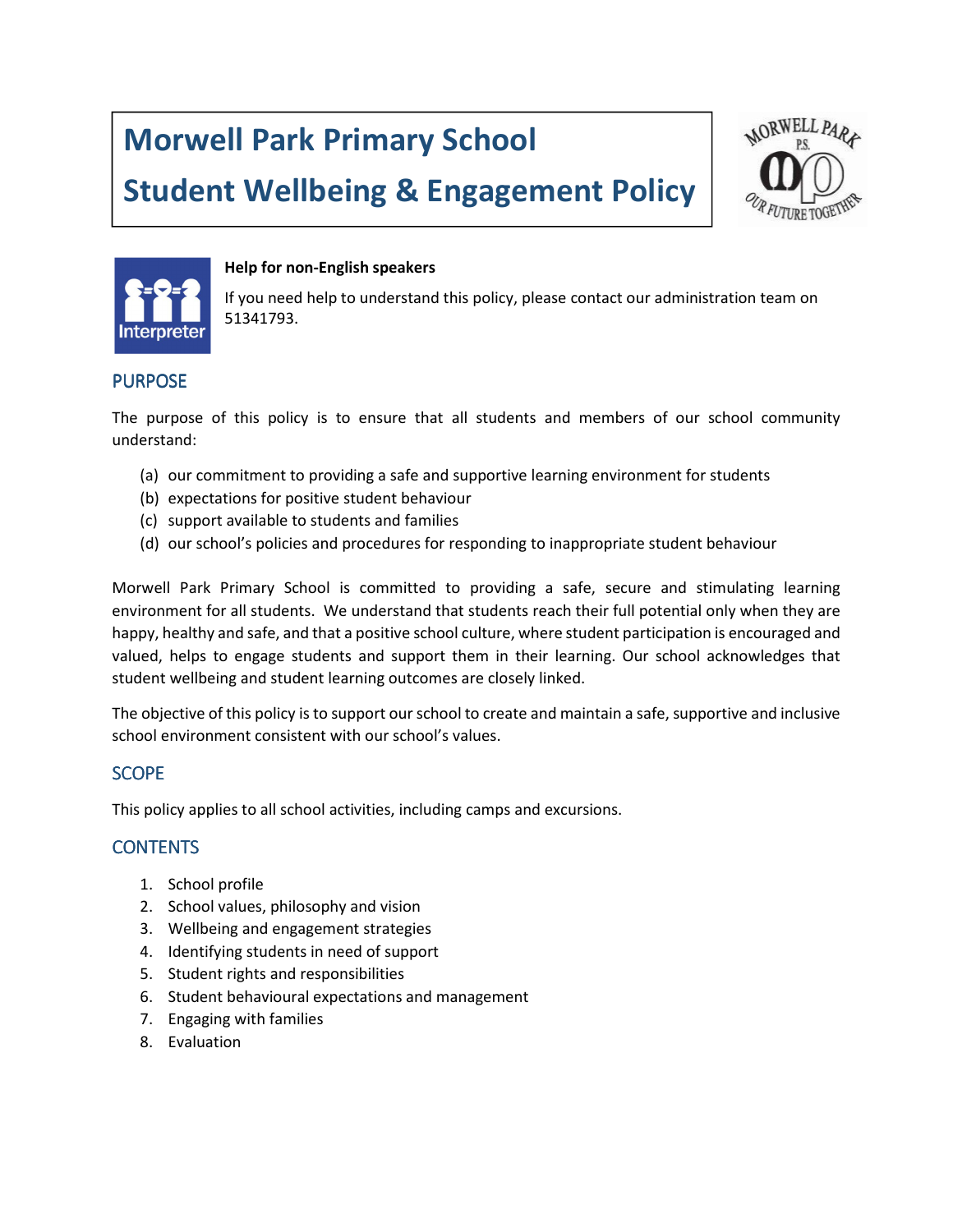## **POLICY**

## 1. School profile

Morwell Park Primary School is a school of approximately 390 children, situated in the Latrobe Valley. The school currently has seven, year-level flexible learning teams with all teachers working collaboratively within year level teams. The school is located on a very attractive setting with recently completed major construction works. In conjunction with the relatively recent BER (Building Education Revolution) building we now have a completely refurbished school.

Morwell Park staff members are very dedicated and there is a strong culture of teamwork and tolerance. The school has strong and supportive parent bodies including School Council and Parent Association. Our students come from diverse backgrounds with numerous support programs in place

## School values, philosophy and vision

At Morwell Park Primary School our vision is to improve our students' quality of life through the realisation of potential. We do this by providing equal opportunities for learning success to all students regardless of ability or background. By setting clear behaviour expectations and focusing on developing students' social skills and emotional regulation, we can expect to see improved academic outcomes for our students.

## Wellbeing and engagement strategies

Morwell Park Primary School has developed a range of strategies to promote engagement, an inclusive and safe environment, positive behaviour, and respectful relationships for all students in our school. We recognise the importance of student friendships and peer support in helping children and students feel safe and less isolated. We acknowledge that some students may need extra social, emotional or educational support at school, and that the needs of students will change over time as they grow and learn.

A summary of the universal (whole of school), targeted (year group specific) and individual engagement strategies used by our school is included below:

#### Universal

- high and consistent expectations of all staff, students, parents and carers
- prioritise positive relationships between staff and students, recognising the fundamental role this plays in building and sustaining student wellbeing
- creating a culture that is inclusive, engaging and supportive and that embraces and celebrates diversity and empowers all students to participate and feel valued
- welcoming all parents/carers and being responsive to them as partners in learning
- analysing and being responsive to a range of school data such as attendance, Attitudes to School Survey, parent survey data, student management data and school level assessment data
- teachers at Morwell Park Primary School use the Gradual Release of Responsibility (GRR) instructional framework to ensure that students are supported in their acquisition of the skills and strategies necessary for success
- teachers at Morwell Park Primary School adopt a broad range of teaching and assessment approaches to effectively respond to the diverse learning styles, strengths and needs of our students and follow the standards set by the Victorian Institute of Teaching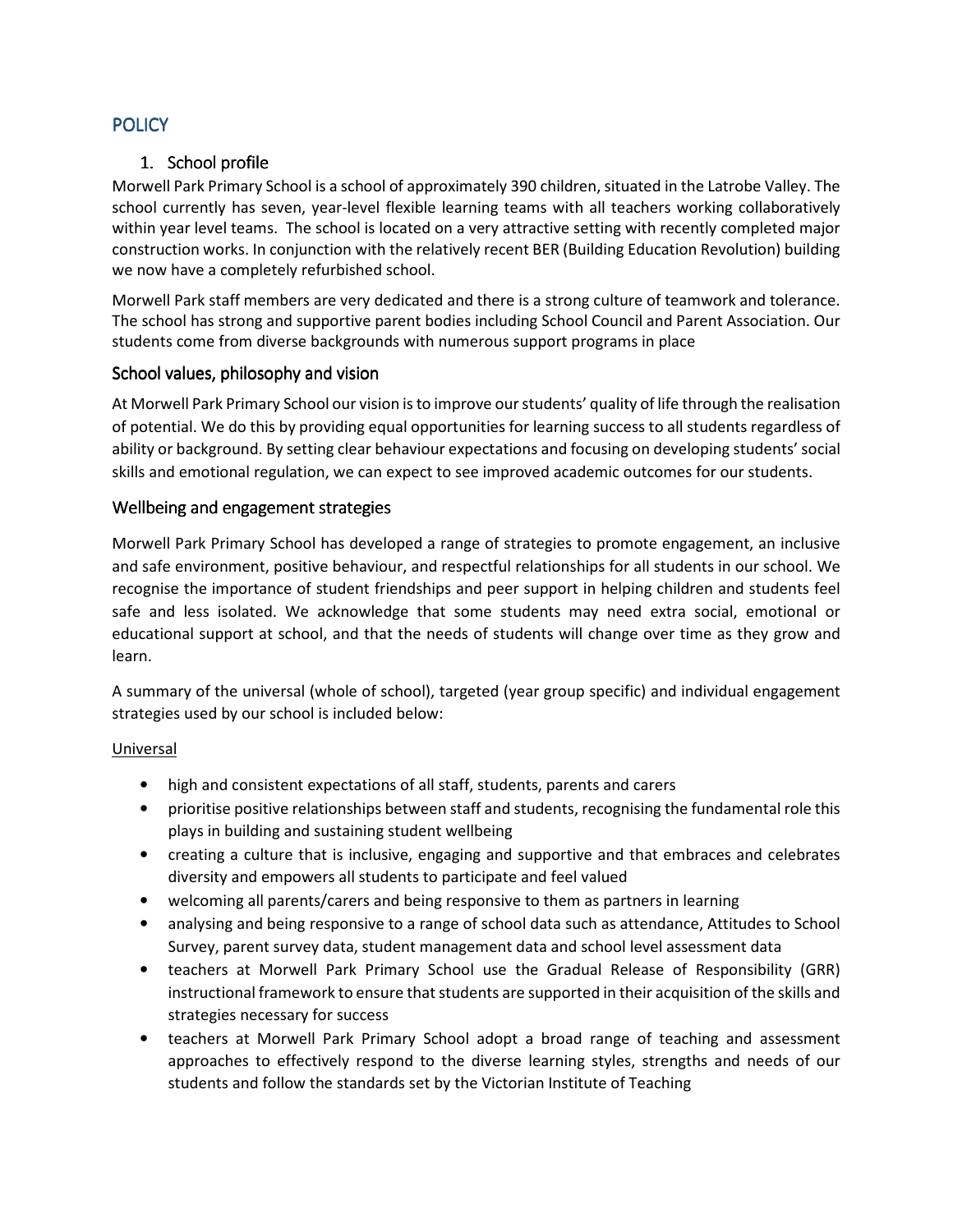- our school's Statement of Values and School Philosophy are incorporated into our curriculum and promoted to students, staff and parents so that they are shared and celebrated as the foundation of our school community
- carefully planned transition programs to support students moving into different stages of their schooling
- positive behaviour and student achievement is acknowledged in the classroom, and formally in school assemblies and communication to parents
- monitor student attendance and implement attendance improvement strategies at a wholeschool, cohort and individual level
- students have the opportunity to contribute to and provide feedback on decisions about school operations through the Junior School Council. Students are also encouraged to speak with their teachers, Wellbeing staff, Assistant Principal and Principal whenever they have any questions or concerns.
- create opportunities for cross—age connections amongst students through school plays, athletics, music programs and peer support programs
- all students are welcome to self-refer to the school Social Worker, School Nurse, Ready Room Supervisor, Assistant Principal and Principal if they would like to discuss a particular issue or feel as though they may need support of any kind. We are proud to have an 'open door' policy where students and staff are partners in learning
- we engage in school wide positive behaviour support with our staff and students, which includes programs such as:
	- o Respectful Relationships
	- o Berry Street Education Model
	- o SWPBS
	- o Class Dojo
	- o Bully Stoppers
- targeted programs are developed to address issue specific needs or behaviour (i.e. anger management programs, friendship groups etc.)
- opportunities for student inclusion (i.e. sports teams, clubs, recess and lunchtime activities)
- buddy programs, peers support programs

## Targeted

- classroom teachers and education support staff monitor the health and wellbeing of students in their year, and act as a point of contact for students who may need additional support
- Koorie students are supported to engage fully in their education, in a positive learning environment that understands and appreciates the strength of Aboriginal and Torres Strait Islander culture – refer to our Marung Aboriginal Education Plan for further information
- all students in Out of Home Care are supported in accordance with the Department's policy on Supporting Students in Out-of-Home Care including being appointed a Learning Mentor, having an Individual Learning Plan and a Student Support Group (SSG) and being referred to Student Support Services for an Educational Needs Assessment
- students with a disability are supported to be able to engage fully in their learning and school activities in accordance with the Department's policy on Students with Disability, such as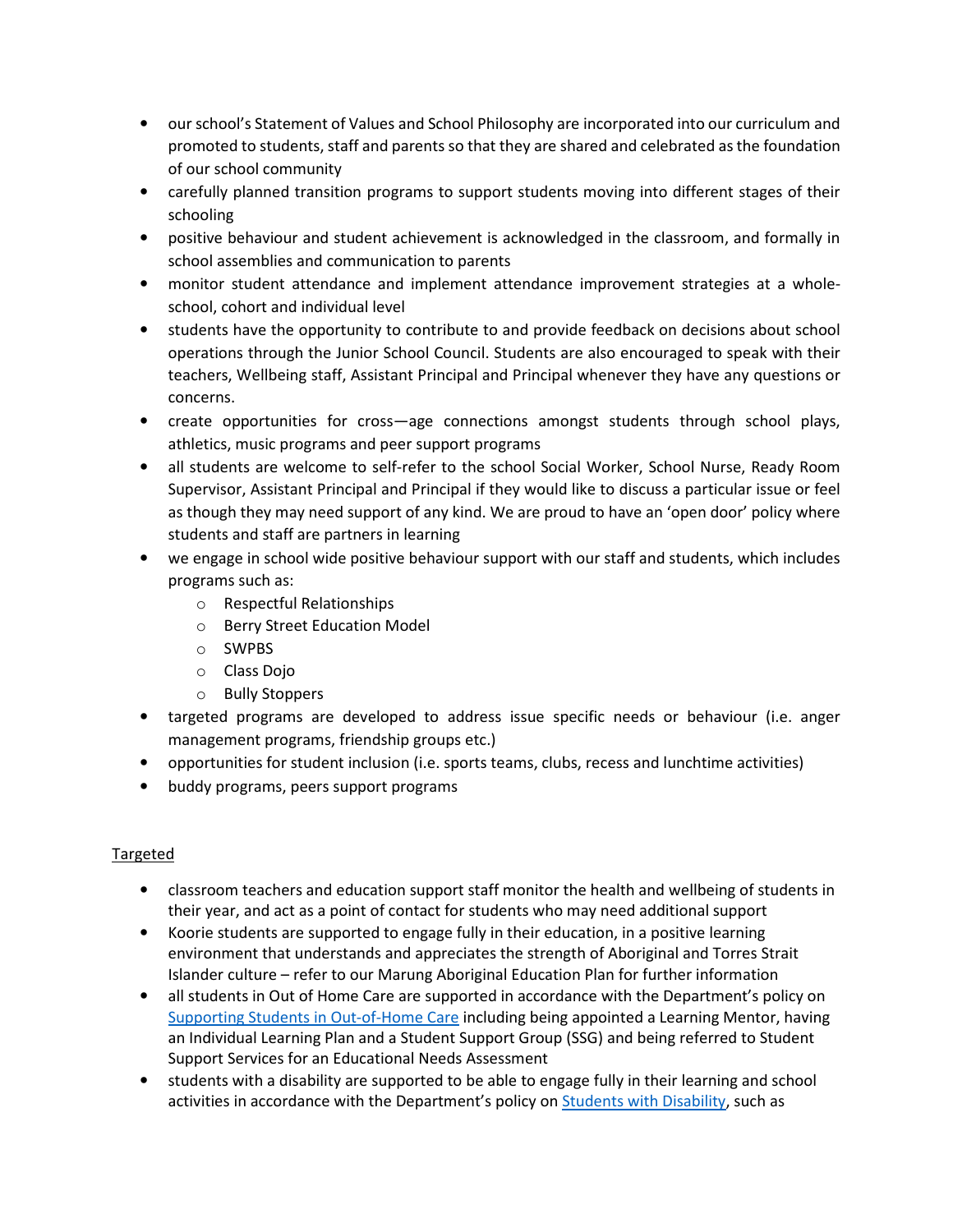through reasonable adjustments to support access to learning programs, consultation with families and where required, student support groups and individual education plans

- wellbeing and health staff will undertake health promotion and social skills development in response to needs identified by student wellbeing data, classroom teachers or other school staff each year
- staff will apply a trauma-informed approach to working with students who have experienced trauma

## Individual

Morwell Park Primary School implements a range of strategies that support and promote individual engagement. These can include:

- building constructive relationships with students at risk or students who are vulnerable due to complex individual circumstances
- meeting with student and their parent/carer to talk about how best to help the student engage with school
- developing an Individual Learning Plan and/or a Behaviour Support Plan
- considering if any environmental changes need to be made, for example changing the classroom set up
- referring the student to:
	- o school-based wellbeing supports
	- o Student Support Services
	- $\circ$  Appropriate external supports such as council based youth and family services, other allied health professionals, headspace, child and adolescent mental health services or ChildFirst
	- o Re-engagement programs such as Navigator

Where necessary the school will support the student's family to engage by:

- being responsive and sensitive to changes in the student's circumstances and health and wellbeing
- collaborating, where appropriate and with the support of the student and their family, with any external allied health professionals, services or agencies that are supporting the student
- monitoring individual student attendance and developing an Attendance Improvement Plans in collaboration with the student and their family
- engaging with our regional Koorie Education Support Officers
- running regular Student Support Group meetings for all students:
	- o with a disability
	- o in Out of Home Care
	- $\circ$  with other complex needs that require ongoing support and monitoring.

## 2. Identifying students in need of support

Morwell Park Primary School is committed to providing the necessary support to ensure our students are supported intellectually, emotionally and socially. The Student Wellbeing team plays a significant role in developing and implementing strategies help identify students in need of support and enhance student wellbeing. Morwell Park Primary School will utilise the following information and tools to identify students in need of extra emotional, social or educational support: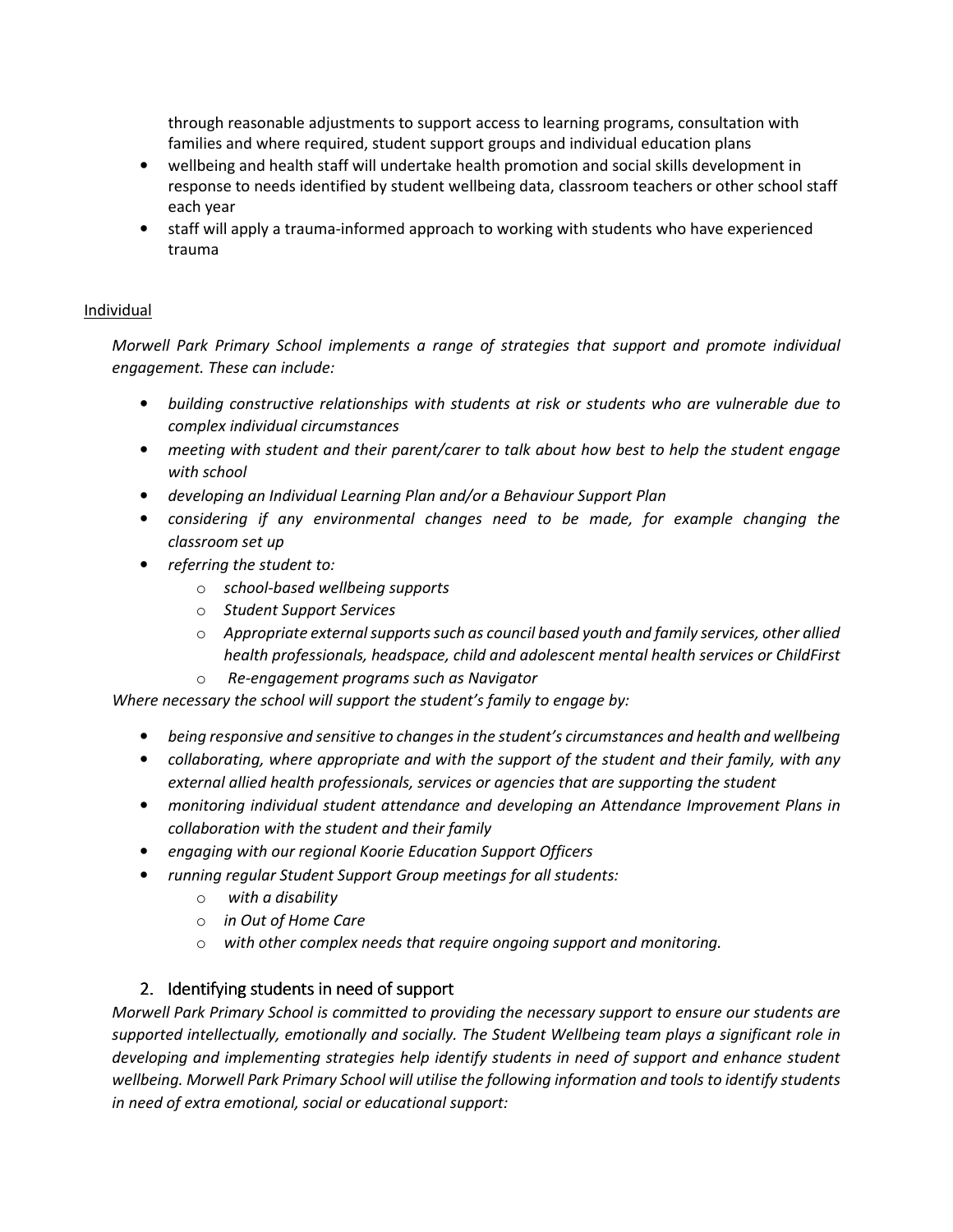- personal, health and learning information gathered upon enrolment and while the student is enrolled
- attendance records
- academic performance
- observations by school staff such as changes in engagement, behaviour, self-care, social connectedness and motivation
- attendance, detention and suspension data
- engagement with families
- self-referrals or referrals from peers

## 3. Student rights and responsibilities

All members of our school community have a right to experience a safe and supportive school environment. We expect that all students, staff, parents and carers treat each other with respect and dignity. Our school's Statement of Values highlights the rights and responsibilities of members of our community.

Students have the right to:

- participate fully in their education
- feel safe, secure and happy at school
- learn in an environment free from bullying, harassment, violence, racism, discrimination or intimidation
- express their ideas, feelings and concerns.

Students have the responsibility to:

- participate fully in their educational program
- display positive behaviours that demonstrate respect for themselves, their peers, their teachers and members of the school community
- respect the right of others to learn.

Students who may have a complaint or concern about something that has happened at school are encouraged to speak to their parents or carers and approach a trusted teacher or a member of the school leadership team. Further information about raising a complaint or concern is available in our Complaints Policy.

## 4. Student behavioural expectations and management

Behavioural expectations of students are grounded in our school's Statement of Values/Student code of conduct.

Violence, bullying, and other offensive and harmful behaviours such as racism, harassment and discrimination will not be tolerated and will be managed in accordance with this policy Bullying will be managed in accordance with our Bullying Prevention Policy.

When a student acts in breach of the behaviour standards of our school community, Morwell Park Primary School will institute a staged response, consistent with the Department's policies on behaviour, discipline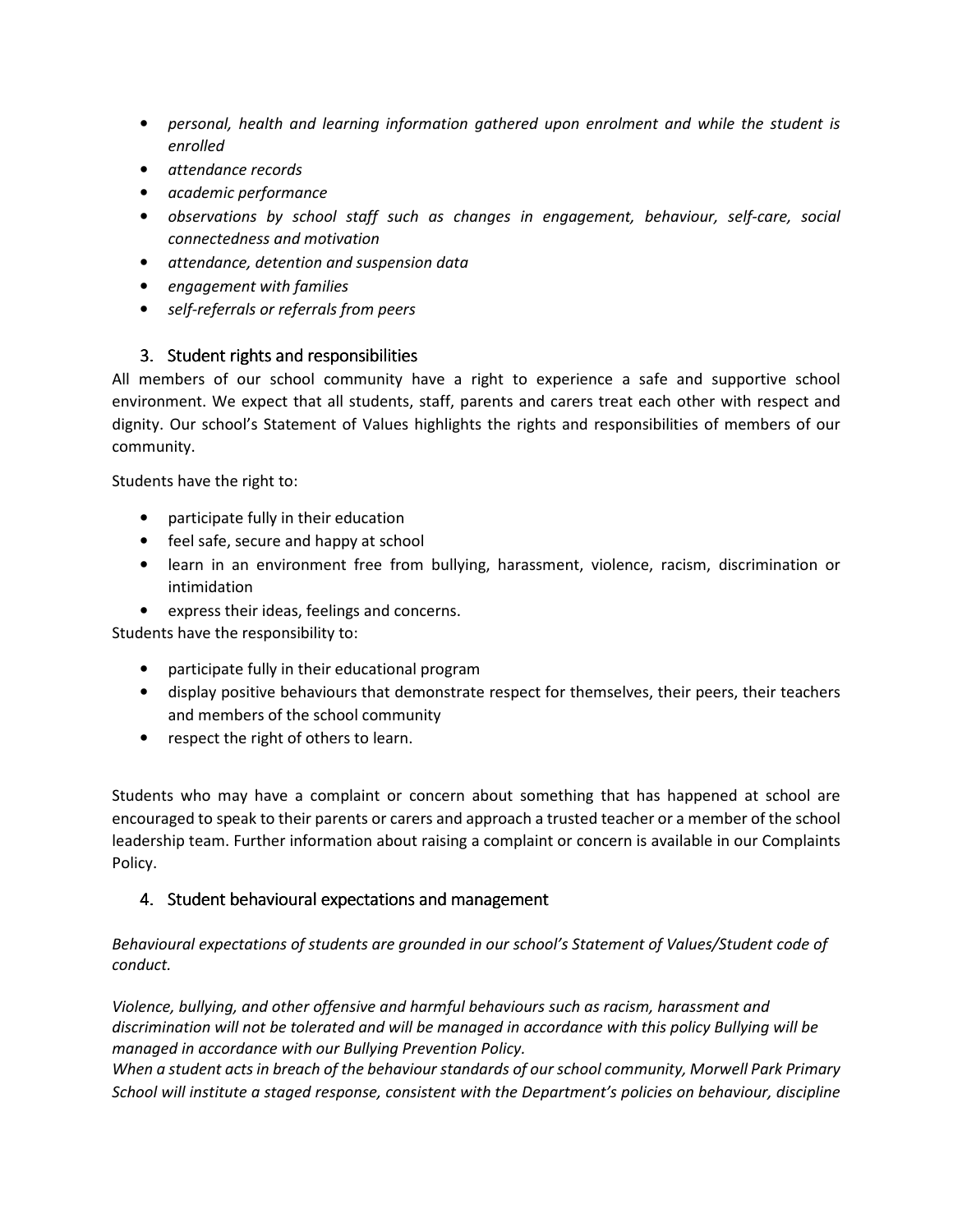and student wellbeing and engagement. Where appropriate, parents will be informed about the inappropriate behaviour and the disciplinary action taken by teachers and other school staff.

Our school considers, explores and implement positive and non-punitive interventions to support student behaviour before considering disciplinary measures such as detention, withdrawal of privileges or withdrawal from class.

Disciplinary measures may be used as part of a staged response to inappropriate behaviour in combination with other engagement and support strategies to ensure that factors that may have contributed to the student's behaviour are identified and addressed. Disciplinary measures at our school will be applied fairly and consistently. Students will always be provided with an opportunity to be heard.

Disciplinary measures that may be applied include:

- warning a student that their behaviour is inappropriate
- teacher controlled consequences such as moving a student in a classroom or other reasonable and proportionate responses to misbehaviour
- withdrawal of privileges
- time in the Recharge Room to develop the understanding of how their actions affected others
- restorative practices
- detentions
- behaviour support and intervention meetings
- suspension
- expulsion

Suspension, expulsion and restrictive interventions are measures of last resort and may only be used in situations consistent with Department policy, available at:

- https://www2.education.vic.gov.au/pal/suspensions/policy
- https://www2.education.vic.gov.au/pal/expulsions/policy
- https://www2.education.vic.gov.au/pal/restraint-seclusion/policy

In line with Ministerial Order 1125, no student aged 8 or younger will be expelled without the approval of the Secretary of the Department of Education and Training.

The Principal of Morwell Park Primary School is responsible for ensuring all suspensions and expulsions are recorded on CASES21.

Corporal punishment is prohibited by law and will not be used in any circumstance at our school.

## 5. Engaging with families

Morwell Park Primary School values the input of parents and carers, and we will strive to support families to engage in their child's learning and build their capacity as active learners. We aim to be partners in learning with parents and carers in our school community.

We work hard to create successful partnerships with parents and carers by:

• ensuring that all parents have access to our school policies and procedures, available on our school website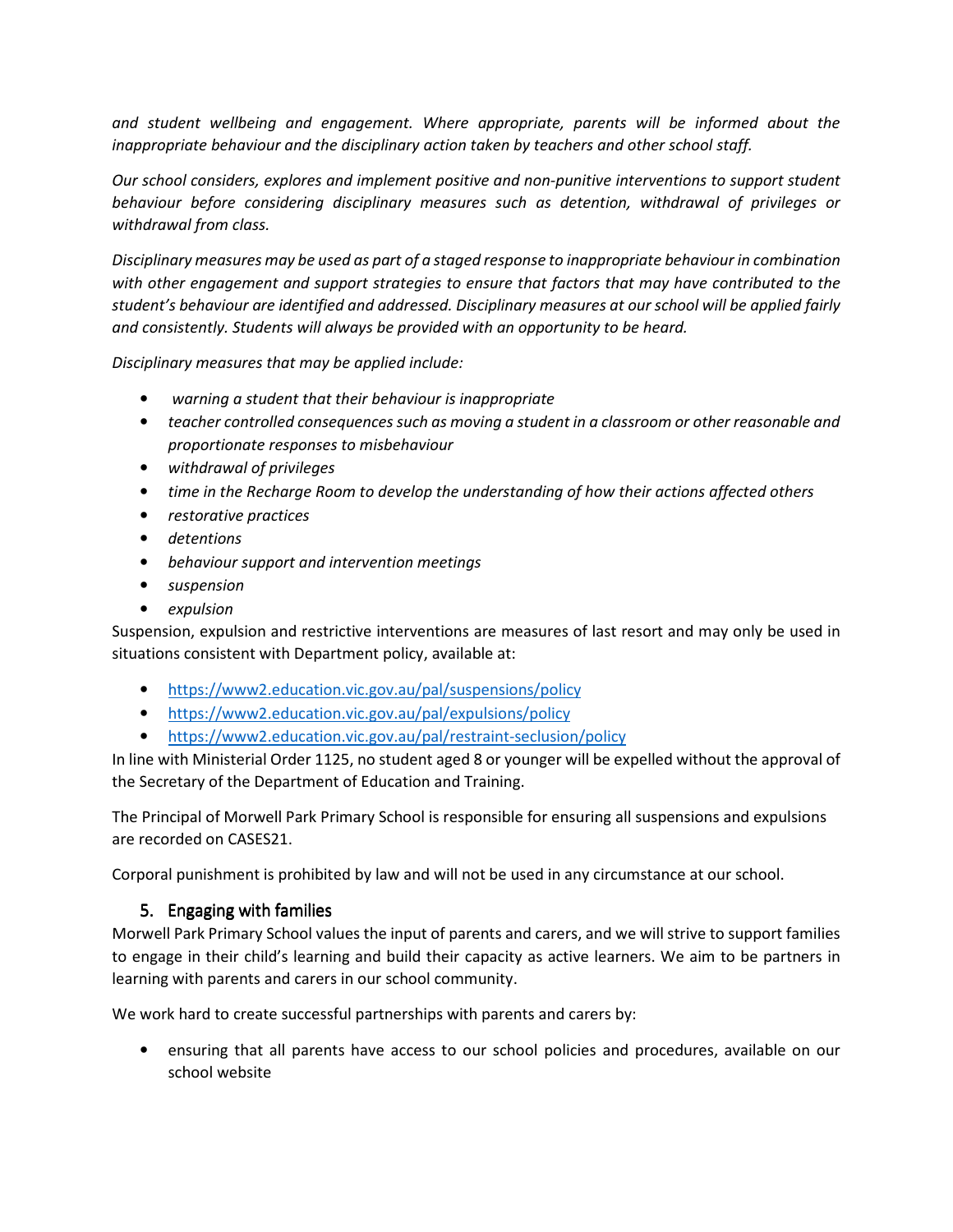- maintaining an open, respectful line of communication between parents and staff, supported by our Communicating with School Staff policy.
- providing parent volunteer opportunities so that families can contribute to school activities
- involving families with homework and other curriculum-related activities
- involving families in school decision making
- coordinating resources and services from the community for families
- including families in Student Support Groups, and developing individual plans for students.

## Evaluation

Morwell Park Primary School will collect data each year to understand the frequency and types of wellbeing issues that are experienced by our students so that we can measure the success or otherwise of our school based strategies and identify emerging trends or needs.

Sources of data that will be assessed on an annual basis include:

- student survey data
- incidents data
- school reports
- parent survey
- case management
- CASES21, including attendance and absence data
- SOCS

Morwell Park Primary School will also regularly monitor available data dashboards to ensure any wellbeing or engagement issues are acted upon in a timely manner and any intervention occurs as soon as possible.

## **COMMUNICATION**

This policy will be communicated to our school community in the following

- Available publicly on our school's website
- Included in staff induction processes
- Included in transition and enrolment packs
- Made available in hard copy from school administration upon request

Our school will also ensure it follows the mandatory parent/carer notification requirements with respect to suspensions and expulsions outlined in the Department's policies at:

- Suspension process
- Expulsions Decision

## FURTHER INFORMATION AND RESOURCES

[The following Department of Education and Training policies are relevant to this Student Engagement and Wellbeing Policy:

- Attendance
- Student Engagement
- Child Safe Standards